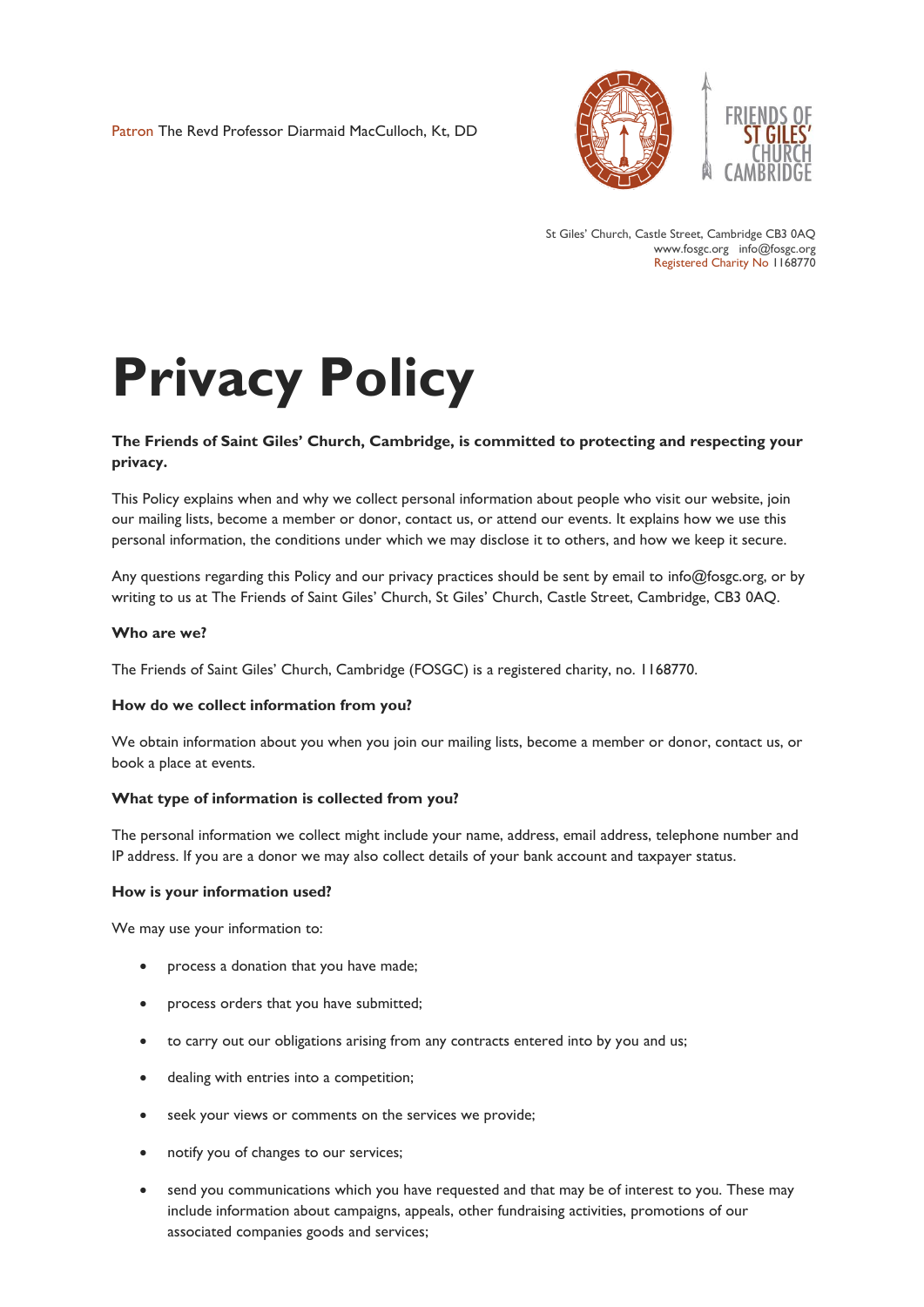process a grant or job application.

We review our retention periods for personal information on a regular basis. We are legally required to hold some types of information to fulfil our statutory obligations (for example the collection of Gift Aid). We will hold your personal information on our systems for as long as is necessary for the relevant activity, or as long as is set out in any relevant contract you hold with us.

# **Who has access to your information?**

- We will not sell or rent your information to third parties.
- We will not share your information with third parties for marketing purposes.

**Third Party Service Providers working on our behalf:** We may pass your information to our third party service providers, agents subcontractors and other associated organisations for the purposes of completing tasks and providing services to you on our behalf (for example to process donations or Gift Aid claims). However, when we use third party service providers, we will disclose only the personal information that is necessary to deliver the service, and will not agree to any use of this material for their own marketing purposes.

**Third Party Product Providers we work in association with**: Online card donations are processed by Paypal, which specialises in the secure online capture and processing of credit/debit card transactions. Mailing list contact details are held in an account with MailChimp, which is used to send emails to all or part of our membership. The charity's accounts are maintained through an online accounting package provided by Liberty Accounts. It may be necessary to use other third party product providers from time to time, including online booking platforms for specific events.

# **Your choices**

We will not contact you for marketing purposes by email, phone or text message unless you have given your prior consent. We will not contact you for marketing purposes by post if you have indicated that you do not wish to be contacted. You can change your marketing preferences at any time by contacting us by emailing [info@fosgc.org](mailto:info@fosgc.org) or writing to us at The Friends of Saint Giles' Church, St Giles' Church, Castle Street, Cambridge, CB3 0AQ.

#### **How you can access and update your information**

If you change email address, or any of the other information we hold is inaccurate or out of date, you can update it by emailing [info@fosgc.org](mailto:info@fosgc.org) or writing to us at The Friends of Saint Giles' Church, St Giles' Church, Castle Street, Cambridge, CB3 0AQ.

You have the right to ask for a copy of the information we hold about you (we may charge £10 for information requests) to cover our costs in providing you with details of the information we hold about you.

# **Security precautions in place to protect the loss, misuse or alteration of your information**

When you give us personal information, we take steps to ensure that it's treated securely. We do not hold credit or debit card details, as these are processed by Paypal. Accounting information is held securely through Liberty Accounts. Information received on paper is kept securely, and when no longer required is disposed of securely.

Non-sensitive details (your email address etc.) are transmitted normally over the Internet, and this can never be guaranteed to be 100% secure. As a result, while we strive to protect your personal information, we cannot guarantee the security of any information you transmit to us, and you do so at your own risk. Once we receive your information, we make our best effort to ensure its security on our systems.

# **Profiling**

We may analyse your personal information to create a profile of your interests and preferences so that we can contact you with information relevant to you. We may make use of additional information about you when it is available from external sources to help us do this effectively.